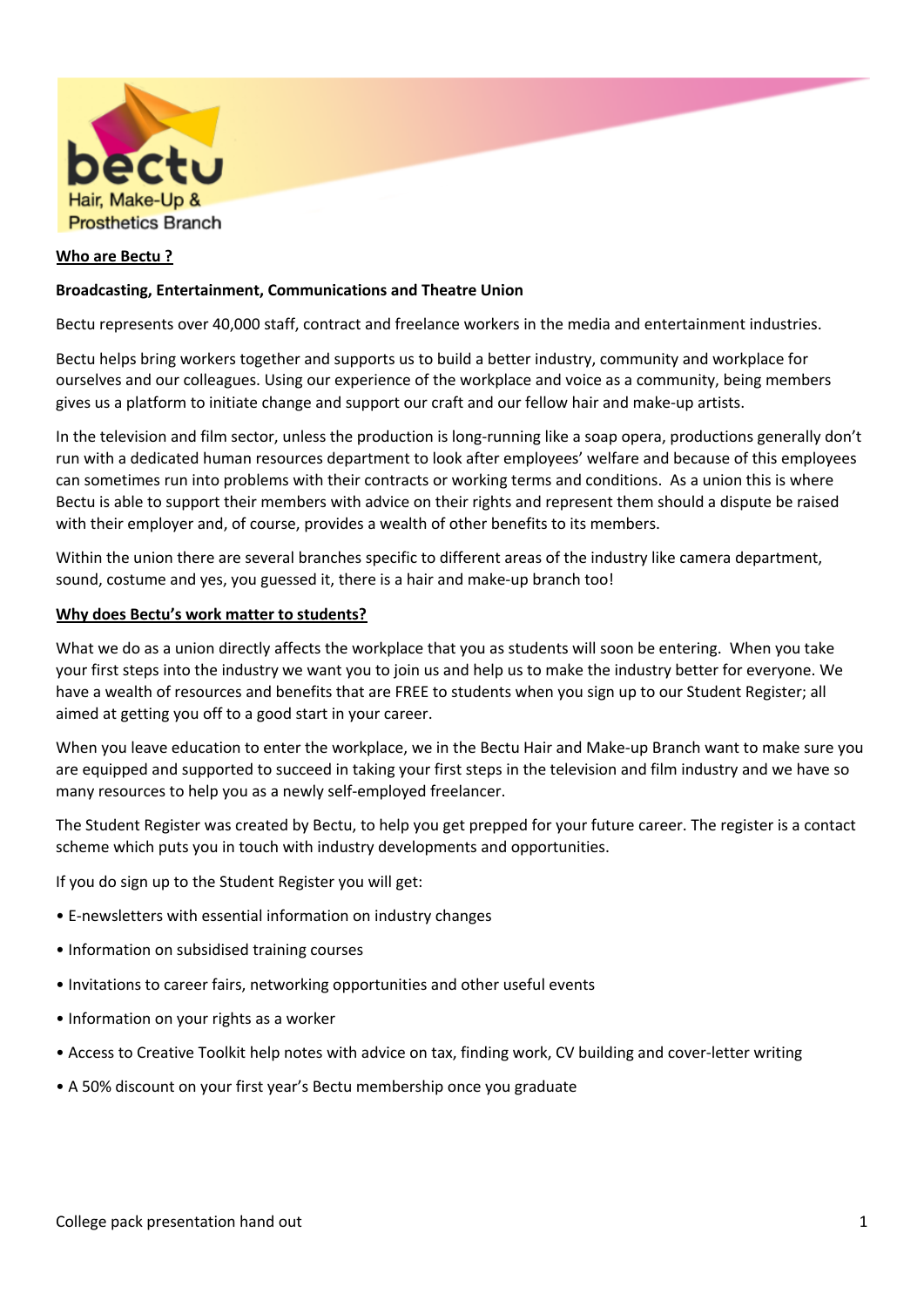

# **Do you want to sign up to the Student Register?**

Click here to sign the [register](https://confirmsubscription.com/h/d/2E198E24FCACFD14) now or visit <https://confirmsubscription.com/h/d/2E198E24FCACFD14> Simply input your name and email address then click subscribe.

### **Moving into the workplace after education**

If you are leaving education and coming to join us in the television and film industry, as a Bectu member we hope you will make good use of all the free resources available on the Student Register, so you are ready and equipped to take your first steps towards a successful career.

The freelance world can be daunting to new entrants with its lack of job security, dealing with your own tax return and tax affairs, finding work and managing your finances. Hopefully the Student Register will have helped address some if not all of these, leaving you confident to take your first steps.

If, after graduating, you choose to join Bectu you will gain a whole host of benefits as well as being able to join the make-up branch committee if you really want to be a driving force in important areas of our industry such as training and education, equality and diversity, health and safety, social media, mental health and sustainability.

#### **Who are the hair, make-up & prosthetics branch and what do they do?**

The Hair, Make-up & prosthetics Branch is a group of hairstylists and make-up artists who are union members actively working in film and television. They work unpaid, in their spare time, to try and set important workplace standards, fair rates of pay and negotiate agreements that determine how you as a make-up artist are compensated for the work you do. The branch also shares and distributes industry relevant information specific to hair and makeup artists through our designated website and organises training events for union members.

You can visit our main website at [www.hairmakeupbranch.org.uk](https://hairmakeupbranch.org.uk/)

Any hairstylist or make-up artist working in theatre, film, television or fashion, who is a Bectu member, can actively get involved in branch meetings and discussions and can positively influence the areas of the workplace they are most passionate about.